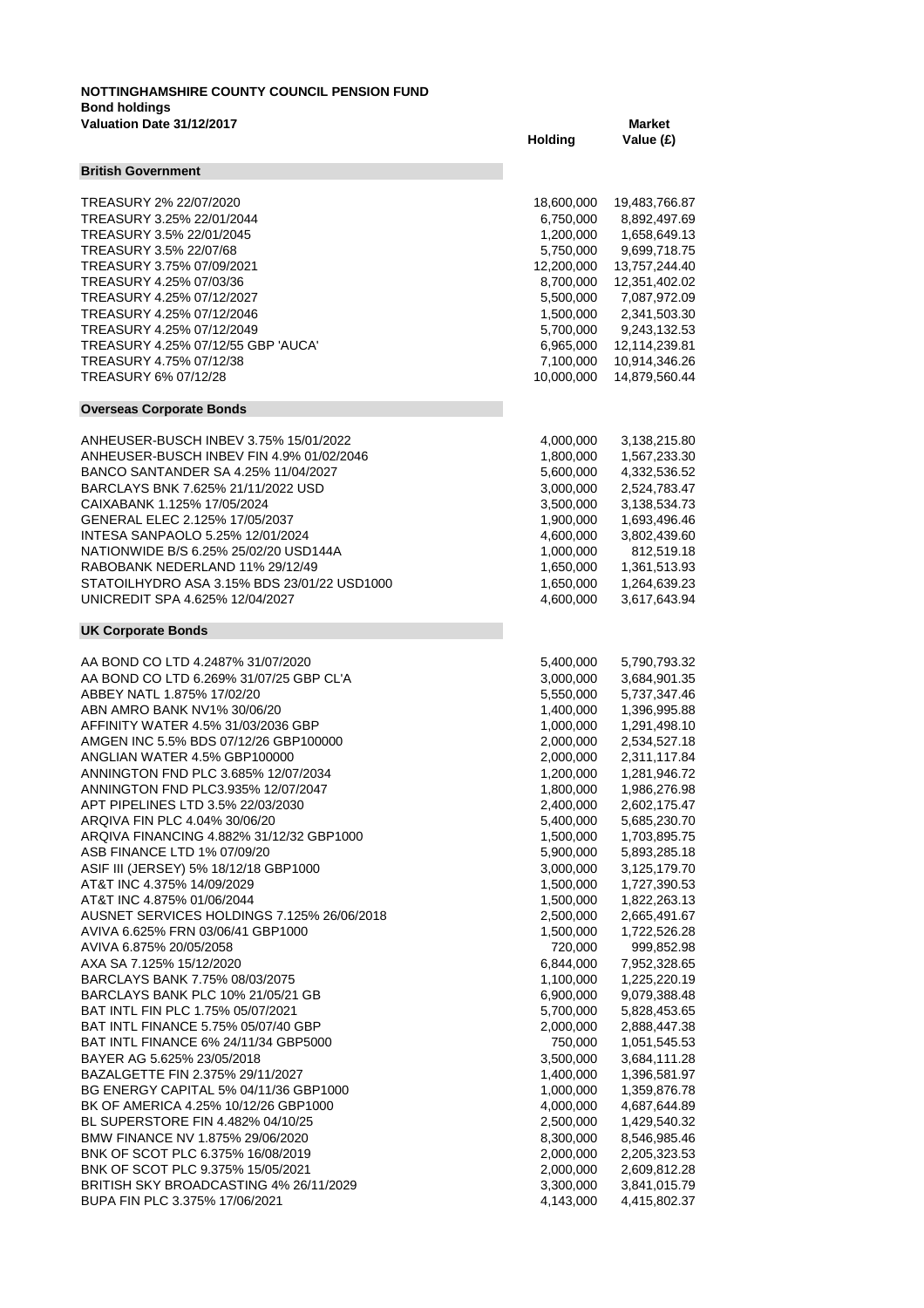BUPA FINANCE 5% BDS 25/04/23 CENTRICA PLC 7% 19/09/2018 CITIGROUP INC 5.125% 12/12/2018 CITIGROUP INC 7.625% 03/04/2018 CLOSE BROTHERS FIN 3.875% 27/06/21 COMMERZBANK AG 6.625% 30/08/2019 COMMUNITY FIN 5.017% 31/07/34 GBP1000 COVENTRY BS 6% MTN 16/10/2019 GBP CPUK FIN LTD 2.666% 28/02/20 CPUK FIN LTD 7.239% 28/02/2024 CREDIT AGR LONDON 5.5% 17/12/2021 CREDIT SUISSE GRP 2.125% 12/09/2025 DAILY MAIL & GEN TRUST 5.75% 07/12/2018 DAILY MAIL & GENL TR 10% 09/04/2021 DAIMLER AG 2.125% 07/06/2022 DAIMLER AG 2.375% 16/07/2018 DEUTSCHE TELEKOM INT 1.25% 06/10/2023 DEXIA CREDIT LOCAL 0.875% 07/09/2021 DIGITAL STOUT 2.75% 19/07/2024 DIGNITY FIN PLC SINK 4.6956% 31/12/2049 DIRECT LINE INS 4.75% 07/06/2166 DIRECT LINE INS 9.25% 27/04/42 GBP10000 DONG ENERGY A/S 4.875% GBP 12/01/2032 DWR CYMRU 6.907% 31/03/2021 ELEC DE FRANCE 6.125% 02/06/2034 ELM BV (SWISS) 6.3024% 29/03/2049 ENI FINANCE INTL 4.75% 28/01/2021 ESB FIN LIMITED 6.5% 05/03/2020 EUR INV BNK 6% 07/12/2028 EUROPEAN INVESTMENT BANK 5.5% 15/04/25 GBP EVERSHOLT FND 5.831% 02/12/2020 EVERYTHING EVERYW 4.375% 28/03/2019 FCE BANK PLC 2.272% 16-03//06/22 FCE BANK PLC 2.625% 20/11/2018 FCE BANK PLC 3.25% 19/11/2020 FIRST GROUP 8.125% 19/09/2018 FIRSTGROUP PLC 6.125% 18/01/2019 FRIENDS LIFE GRP 6.875% 29/11/2049 G4S PLC 7.75% 13/05/2019 GDF SUEZ 5% 01/10/2060 GE CAPITAL EUR 4.375% 31/07/19 GBP2000 GKN HLDGS 6.75%28/10/2019 GKN HLDGS PLC 3.3755 12/05/2032 GLENCORE FINANCE 6.5% 27/01/19 GOLDMAN SACHS GRP 4.25% GBP 29/01/2026 GOLDMAN SACHS GRP 5.5% 12/10/2021 GOLDMAN SACHS GRP 6.875% 18/01/2038 GREAT ROLLING 6.25% 27/07/20 HBOS CAPITAL FDG 6.461% 29/11/2049 HEATHROW FND LTD 6.25% 10/09/2018 HEATHROW FUNDING LIMITED 5.225% 15/02/2025 HEATHROW FUNDING LIMITED 5.875% 13/05/2041 HSBC BANK 4.75% 24/03/46 HSBC BANK 6.5% 07/07/23 GBP HSBC CAPITAL FUNDING LP 5.844% EMTN 29/11/49 GBP HSBC FINANCE CORP 6.25% 19/06/2019 ICSL 1 A2 FRN 24/07/2056 IMPERIAL BRANDS FIN PLC 6.25% 04/12/2018 IMPERIAL BRANDS FIN PLC 7.75% 24/06/2019 IMPERIAL TOB FIN 4.875% 07/06/2032 IMPERIAL TOBACCO FINANCE 9% 17/2/2022 ING BANK 6.875% 29/05/23 INNOGY FINANCE BV 6.5% 20/04/21 INVESTEC PLC 4.5% 05/05/2022 JAGUAR LAND ROVER 2.75% 24/01/21 JOHN LEWIS PLC 4.25% 18/12/2034 JOHN LEWIS PLC 8.375% 08/04/2019 JUNEAU INV LLC 5.9% 22/02/2021 GBP KONINKLIJKE KPN NV 5% 18/11/26 GBP100000 KREDITANS FUR WIE 5.75% EMTN 07/06/32 GBP LAFARGEHOLCIM 3%12/05/2032

| 4,794,000<br>5,243,000<br>5,457,870.91<br>2,900,000<br>3,115,055.78<br>5,716,668.64<br>5,300,000<br>5,722,670.37<br>5,200,000<br>4,115,596.57<br>3,000,000<br>2,540,000<br>2,793,459.82<br>5,774,333.70<br>5,586,000<br>2,250,000<br>2,924,956.11<br>4,300,000<br>5,016,980.21<br>1,700,000<br>1,697,888.62<br>336,000<br>350,839.04<br>196,511.12<br>150,000<br>2,613,717.10<br>2,500,000<br>2,038,124.49<br>2,000,000<br>3,848,000.00<br>3,900,000<br>4,300,000<br>4,269,731.42<br>800,000<br>829,542.93<br>1,715,000<br>2,153,483.31<br>2,200,000<br>2,220,621.23<br>968,694.27<br>738,000<br>3,587,819.40<br>2,750,000<br>3,707,401.20<br>3.000.000<br>2,250,000<br>3,164,087.23<br>1,600,000<br>1,710,938.69<br>2,450,000<br>3,500,000<br>4,077,990.49<br>1,500,000<br>13,800,000<br>2,951,000<br>3,337,057.13<br>5,300,000<br>1,900,000<br>2,822,000<br>2,762,000<br>2,500,000<br>5,411,000<br>1,000,000<br>600,000<br>2,000,000<br>5,296,000<br>5,542,767.50<br>5,000,000<br>501,957.30<br>500,000<br>5,578,310.05<br>5,000,000<br>1,650,000<br>5,752,004.56<br>5,000,000<br>3,115,492.66<br>2,000,000<br>5,613,740.38<br>4,900,000<br>5,520,000<br>5,759,213.62<br>5,591,303.46<br>5,300,000<br>3,649,915.05<br>3,000,000<br>1,500,000<br>2,261,851.41<br>1,969,383.57<br>1,450,000<br>3,150,655.03<br>2,500,000<br>3,306,140.34<br>2,500,000<br>2,000,000<br>2,216,923.11<br>2,048,706.00<br>2,200,000<br>1,050,000<br>1,105,246.48<br>4,431,832.24<br>3,900,000<br>744,480.29<br>600,000<br>4,111,449.85<br>3,000,000<br>5,300,000<br>5,635,009.08<br>5,575,585.87<br>4,600,000<br>700,000<br>5,900,000<br>1,400,000<br>2,200,000<br>2,000,000<br>900,000<br>4,000,000<br>800,000 | 2,500,000 | 2,872,986.19  |
|---------------------------------------------------------------------------------------------------------------------------------------------------------------------------------------------------------------------------------------------------------------------------------------------------------------------------------------------------------------------------------------------------------------------------------------------------------------------------------------------------------------------------------------------------------------------------------------------------------------------------------------------------------------------------------------------------------------------------------------------------------------------------------------------------------------------------------------------------------------------------------------------------------------------------------------------------------------------------------------------------------------------------------------------------------------------------------------------------------------------------------------------------------------------------------------------------------------------------------------------------------------------------------------------------------------------------------------------------------------------------------------------------------------------------------------------------------------------------------------------------------------------------------------------------------------------------------------------------------------------------------------------------------------------------------------------|-----------|---------------|
|                                                                                                                                                                                                                                                                                                                                                                                                                                                                                                                                                                                                                                                                                                                                                                                                                                                                                                                                                                                                                                                                                                                                                                                                                                                                                                                                                                                                                                                                                                                                                                                                                                                                                             |           | 5,090,441.44  |
|                                                                                                                                                                                                                                                                                                                                                                                                                                                                                                                                                                                                                                                                                                                                                                                                                                                                                                                                                                                                                                                                                                                                                                                                                                                                                                                                                                                                                                                                                                                                                                                                                                                                                             |           |               |
|                                                                                                                                                                                                                                                                                                                                                                                                                                                                                                                                                                                                                                                                                                                                                                                                                                                                                                                                                                                                                                                                                                                                                                                                                                                                                                                                                                                                                                                                                                                                                                                                                                                                                             |           |               |
|                                                                                                                                                                                                                                                                                                                                                                                                                                                                                                                                                                                                                                                                                                                                                                                                                                                                                                                                                                                                                                                                                                                                                                                                                                                                                                                                                                                                                                                                                                                                                                                                                                                                                             |           |               |
|                                                                                                                                                                                                                                                                                                                                                                                                                                                                                                                                                                                                                                                                                                                                                                                                                                                                                                                                                                                                                                                                                                                                                                                                                                                                                                                                                                                                                                                                                                                                                                                                                                                                                             |           |               |
|                                                                                                                                                                                                                                                                                                                                                                                                                                                                                                                                                                                                                                                                                                                                                                                                                                                                                                                                                                                                                                                                                                                                                                                                                                                                                                                                                                                                                                                                                                                                                                                                                                                                                             |           |               |
|                                                                                                                                                                                                                                                                                                                                                                                                                                                                                                                                                                                                                                                                                                                                                                                                                                                                                                                                                                                                                                                                                                                                                                                                                                                                                                                                                                                                                                                                                                                                                                                                                                                                                             |           |               |
|                                                                                                                                                                                                                                                                                                                                                                                                                                                                                                                                                                                                                                                                                                                                                                                                                                                                                                                                                                                                                                                                                                                                                                                                                                                                                                                                                                                                                                                                                                                                                                                                                                                                                             |           |               |
|                                                                                                                                                                                                                                                                                                                                                                                                                                                                                                                                                                                                                                                                                                                                                                                                                                                                                                                                                                                                                                                                                                                                                                                                                                                                                                                                                                                                                                                                                                                                                                                                                                                                                             |           |               |
|                                                                                                                                                                                                                                                                                                                                                                                                                                                                                                                                                                                                                                                                                                                                                                                                                                                                                                                                                                                                                                                                                                                                                                                                                                                                                                                                                                                                                                                                                                                                                                                                                                                                                             |           |               |
|                                                                                                                                                                                                                                                                                                                                                                                                                                                                                                                                                                                                                                                                                                                                                                                                                                                                                                                                                                                                                                                                                                                                                                                                                                                                                                                                                                                                                                                                                                                                                                                                                                                                                             |           |               |
|                                                                                                                                                                                                                                                                                                                                                                                                                                                                                                                                                                                                                                                                                                                                                                                                                                                                                                                                                                                                                                                                                                                                                                                                                                                                                                                                                                                                                                                                                                                                                                                                                                                                                             |           |               |
|                                                                                                                                                                                                                                                                                                                                                                                                                                                                                                                                                                                                                                                                                                                                                                                                                                                                                                                                                                                                                                                                                                                                                                                                                                                                                                                                                                                                                                                                                                                                                                                                                                                                                             |           |               |
|                                                                                                                                                                                                                                                                                                                                                                                                                                                                                                                                                                                                                                                                                                                                                                                                                                                                                                                                                                                                                                                                                                                                                                                                                                                                                                                                                                                                                                                                                                                                                                                                                                                                                             |           |               |
|                                                                                                                                                                                                                                                                                                                                                                                                                                                                                                                                                                                                                                                                                                                                                                                                                                                                                                                                                                                                                                                                                                                                                                                                                                                                                                                                                                                                                                                                                                                                                                                                                                                                                             |           |               |
|                                                                                                                                                                                                                                                                                                                                                                                                                                                                                                                                                                                                                                                                                                                                                                                                                                                                                                                                                                                                                                                                                                                                                                                                                                                                                                                                                                                                                                                                                                                                                                                                                                                                                             |           |               |
|                                                                                                                                                                                                                                                                                                                                                                                                                                                                                                                                                                                                                                                                                                                                                                                                                                                                                                                                                                                                                                                                                                                                                                                                                                                                                                                                                                                                                                                                                                                                                                                                                                                                                             |           |               |
|                                                                                                                                                                                                                                                                                                                                                                                                                                                                                                                                                                                                                                                                                                                                                                                                                                                                                                                                                                                                                                                                                                                                                                                                                                                                                                                                                                                                                                                                                                                                                                                                                                                                                             |           |               |
|                                                                                                                                                                                                                                                                                                                                                                                                                                                                                                                                                                                                                                                                                                                                                                                                                                                                                                                                                                                                                                                                                                                                                                                                                                                                                                                                                                                                                                                                                                                                                                                                                                                                                             |           |               |
|                                                                                                                                                                                                                                                                                                                                                                                                                                                                                                                                                                                                                                                                                                                                                                                                                                                                                                                                                                                                                                                                                                                                                                                                                                                                                                                                                                                                                                                                                                                                                                                                                                                                                             |           |               |
|                                                                                                                                                                                                                                                                                                                                                                                                                                                                                                                                                                                                                                                                                                                                                                                                                                                                                                                                                                                                                                                                                                                                                                                                                                                                                                                                                                                                                                                                                                                                                                                                                                                                                             |           |               |
|                                                                                                                                                                                                                                                                                                                                                                                                                                                                                                                                                                                                                                                                                                                                                                                                                                                                                                                                                                                                                                                                                                                                                                                                                                                                                                                                                                                                                                                                                                                                                                                                                                                                                             |           |               |
|                                                                                                                                                                                                                                                                                                                                                                                                                                                                                                                                                                                                                                                                                                                                                                                                                                                                                                                                                                                                                                                                                                                                                                                                                                                                                                                                                                                                                                                                                                                                                                                                                                                                                             |           |               |
|                                                                                                                                                                                                                                                                                                                                                                                                                                                                                                                                                                                                                                                                                                                                                                                                                                                                                                                                                                                                                                                                                                                                                                                                                                                                                                                                                                                                                                                                                                                                                                                                                                                                                             |           |               |
|                                                                                                                                                                                                                                                                                                                                                                                                                                                                                                                                                                                                                                                                                                                                                                                                                                                                                                                                                                                                                                                                                                                                                                                                                                                                                                                                                                                                                                                                                                                                                                                                                                                                                             |           | 2,790,993.97  |
|                                                                                                                                                                                                                                                                                                                                                                                                                                                                                                                                                                                                                                                                                                                                                                                                                                                                                                                                                                                                                                                                                                                                                                                                                                                                                                                                                                                                                                                                                                                                                                                                                                                                                             |           |               |
|                                                                                                                                                                                                                                                                                                                                                                                                                                                                                                                                                                                                                                                                                                                                                                                                                                                                                                                                                                                                                                                                                                                                                                                                                                                                                                                                                                                                                                                                                                                                                                                                                                                                                             |           | 2,159,172.20  |
|                                                                                                                                                                                                                                                                                                                                                                                                                                                                                                                                                                                                                                                                                                                                                                                                                                                                                                                                                                                                                                                                                                                                                                                                                                                                                                                                                                                                                                                                                                                                                                                                                                                                                             |           | 18,350,897.51 |
|                                                                                                                                                                                                                                                                                                                                                                                                                                                                                                                                                                                                                                                                                                                                                                                                                                                                                                                                                                                                                                                                                                                                                                                                                                                                                                                                                                                                                                                                                                                                                                                                                                                                                             |           |               |
|                                                                                                                                                                                                                                                                                                                                                                                                                                                                                                                                                                                                                                                                                                                                                                                                                                                                                                                                                                                                                                                                                                                                                                                                                                                                                                                                                                                                                                                                                                                                                                                                                                                                                             |           | 5,685,705.23  |
|                                                                                                                                                                                                                                                                                                                                                                                                                                                                                                                                                                                                                                                                                                                                                                                                                                                                                                                                                                                                                                                                                                                                                                                                                                                                                                                                                                                                                                                                                                                                                                                                                                                                                             |           | 2,001,770.93  |
|                                                                                                                                                                                                                                                                                                                                                                                                                                                                                                                                                                                                                                                                                                                                                                                                                                                                                                                                                                                                                                                                                                                                                                                                                                                                                                                                                                                                                                                                                                                                                                                                                                                                                             |           | 2,870,900.93  |
|                                                                                                                                                                                                                                                                                                                                                                                                                                                                                                                                                                                                                                                                                                                                                                                                                                                                                                                                                                                                                                                                                                                                                                                                                                                                                                                                                                                                                                                                                                                                                                                                                                                                                             |           | 2,903,909.12  |
|                                                                                                                                                                                                                                                                                                                                                                                                                                                                                                                                                                                                                                                                                                                                                                                                                                                                                                                                                                                                                                                                                                                                                                                                                                                                                                                                                                                                                                                                                                                                                                                                                                                                                             |           | 2,680,598.35  |
|                                                                                                                                                                                                                                                                                                                                                                                                                                                                                                                                                                                                                                                                                                                                                                                                                                                                                                                                                                                                                                                                                                                                                                                                                                                                                                                                                                                                                                                                                                                                                                                                                                                                                             |           | 6,000,335.91  |
|                                                                                                                                                                                                                                                                                                                                                                                                                                                                                                                                                                                                                                                                                                                                                                                                                                                                                                                                                                                                                                                                                                                                                                                                                                                                                                                                                                                                                                                                                                                                                                                                                                                                                             |           | 1,098,816.69  |
|                                                                                                                                                                                                                                                                                                                                                                                                                                                                                                                                                                                                                                                                                                                                                                                                                                                                                                                                                                                                                                                                                                                                                                                                                                                                                                                                                                                                                                                                                                                                                                                                                                                                                             |           | 680.672.64    |
|                                                                                                                                                                                                                                                                                                                                                                                                                                                                                                                                                                                                                                                                                                                                                                                                                                                                                                                                                                                                                                                                                                                                                                                                                                                                                                                                                                                                                                                                                                                                                                                                                                                                                             |           | 3,255,437.42  |
|                                                                                                                                                                                                                                                                                                                                                                                                                                                                                                                                                                                                                                                                                                                                                                                                                                                                                                                                                                                                                                                                                                                                                                                                                                                                                                                                                                                                                                                                                                                                                                                                                                                                                             |           | 5,662,406.08  |
|                                                                                                                                                                                                                                                                                                                                                                                                                                                                                                                                                                                                                                                                                                                                                                                                                                                                                                                                                                                                                                                                                                                                                                                                                                                                                                                                                                                                                                                                                                                                                                                                                                                                                             |           |               |
|                                                                                                                                                                                                                                                                                                                                                                                                                                                                                                                                                                                                                                                                                                                                                                                                                                                                                                                                                                                                                                                                                                                                                                                                                                                                                                                                                                                                                                                                                                                                                                                                                                                                                             |           |               |
|                                                                                                                                                                                                                                                                                                                                                                                                                                                                                                                                                                                                                                                                                                                                                                                                                                                                                                                                                                                                                                                                                                                                                                                                                                                                                                                                                                                                                                                                                                                                                                                                                                                                                             |           |               |
|                                                                                                                                                                                                                                                                                                                                                                                                                                                                                                                                                                                                                                                                                                                                                                                                                                                                                                                                                                                                                                                                                                                                                                                                                                                                                                                                                                                                                                                                                                                                                                                                                                                                                             |           | 1,907,537.15  |
|                                                                                                                                                                                                                                                                                                                                                                                                                                                                                                                                                                                                                                                                                                                                                                                                                                                                                                                                                                                                                                                                                                                                                                                                                                                                                                                                                                                                                                                                                                                                                                                                                                                                                             |           |               |
|                                                                                                                                                                                                                                                                                                                                                                                                                                                                                                                                                                                                                                                                                                                                                                                                                                                                                                                                                                                                                                                                                                                                                                                                                                                                                                                                                                                                                                                                                                                                                                                                                                                                                             |           |               |
|                                                                                                                                                                                                                                                                                                                                                                                                                                                                                                                                                                                                                                                                                                                                                                                                                                                                                                                                                                                                                                                                                                                                                                                                                                                                                                                                                                                                                                                                                                                                                                                                                                                                                             |           |               |
|                                                                                                                                                                                                                                                                                                                                                                                                                                                                                                                                                                                                                                                                                                                                                                                                                                                                                                                                                                                                                                                                                                                                                                                                                                                                                                                                                                                                                                                                                                                                                                                                                                                                                             |           |               |
|                                                                                                                                                                                                                                                                                                                                                                                                                                                                                                                                                                                                                                                                                                                                                                                                                                                                                                                                                                                                                                                                                                                                                                                                                                                                                                                                                                                                                                                                                                                                                                                                                                                                                             |           |               |
|                                                                                                                                                                                                                                                                                                                                                                                                                                                                                                                                                                                                                                                                                                                                                                                                                                                                                                                                                                                                                                                                                                                                                                                                                                                                                                                                                                                                                                                                                                                                                                                                                                                                                             |           |               |
|                                                                                                                                                                                                                                                                                                                                                                                                                                                                                                                                                                                                                                                                                                                                                                                                                                                                                                                                                                                                                                                                                                                                                                                                                                                                                                                                                                                                                                                                                                                                                                                                                                                                                             |           |               |
|                                                                                                                                                                                                                                                                                                                                                                                                                                                                                                                                                                                                                                                                                                                                                                                                                                                                                                                                                                                                                                                                                                                                                                                                                                                                                                                                                                                                                                                                                                                                                                                                                                                                                             |           |               |
|                                                                                                                                                                                                                                                                                                                                                                                                                                                                                                                                                                                                                                                                                                                                                                                                                                                                                                                                                                                                                                                                                                                                                                                                                                                                                                                                                                                                                                                                                                                                                                                                                                                                                             |           |               |
|                                                                                                                                                                                                                                                                                                                                                                                                                                                                                                                                                                                                                                                                                                                                                                                                                                                                                                                                                                                                                                                                                                                                                                                                                                                                                                                                                                                                                                                                                                                                                                                                                                                                                             |           |               |
|                                                                                                                                                                                                                                                                                                                                                                                                                                                                                                                                                                                                                                                                                                                                                                                                                                                                                                                                                                                                                                                                                                                                                                                                                                                                                                                                                                                                                                                                                                                                                                                                                                                                                             |           |               |
|                                                                                                                                                                                                                                                                                                                                                                                                                                                                                                                                                                                                                                                                                                                                                                                                                                                                                                                                                                                                                                                                                                                                                                                                                                                                                                                                                                                                                                                                                                                                                                                                                                                                                             |           |               |
|                                                                                                                                                                                                                                                                                                                                                                                                                                                                                                                                                                                                                                                                                                                                                                                                                                                                                                                                                                                                                                                                                                                                                                                                                                                                                                                                                                                                                                                                                                                                                                                                                                                                                             |           |               |
|                                                                                                                                                                                                                                                                                                                                                                                                                                                                                                                                                                                                                                                                                                                                                                                                                                                                                                                                                                                                                                                                                                                                                                                                                                                                                                                                                                                                                                                                                                                                                                                                                                                                                             |           |               |
|                                                                                                                                                                                                                                                                                                                                                                                                                                                                                                                                                                                                                                                                                                                                                                                                                                                                                                                                                                                                                                                                                                                                                                                                                                                                                                                                                                                                                                                                                                                                                                                                                                                                                             |           |               |
|                                                                                                                                                                                                                                                                                                                                                                                                                                                                                                                                                                                                                                                                                                                                                                                                                                                                                                                                                                                                                                                                                                                                                                                                                                                                                                                                                                                                                                                                                                                                                                                                                                                                                             |           |               |
|                                                                                                                                                                                                                                                                                                                                                                                                                                                                                                                                                                                                                                                                                                                                                                                                                                                                                                                                                                                                                                                                                                                                                                                                                                                                                                                                                                                                                                                                                                                                                                                                                                                                                             |           |               |
|                                                                                                                                                                                                                                                                                                                                                                                                                                                                                                                                                                                                                                                                                                                                                                                                                                                                                                                                                                                                                                                                                                                                                                                                                                                                                                                                                                                                                                                                                                                                                                                                                                                                                             |           | 777,932.08    |
|                                                                                                                                                                                                                                                                                                                                                                                                                                                                                                                                                                                                                                                                                                                                                                                                                                                                                                                                                                                                                                                                                                                                                                                                                                                                                                                                                                                                                                                                                                                                                                                                                                                                                             |           | 6,053,394.55  |
|                                                                                                                                                                                                                                                                                                                                                                                                                                                                                                                                                                                                                                                                                                                                                                                                                                                                                                                                                                                                                                                                                                                                                                                                                                                                                                                                                                                                                                                                                                                                                                                                                                                                                             |           | 1,502,006.33  |
|                                                                                                                                                                                                                                                                                                                                                                                                                                                                                                                                                                                                                                                                                                                                                                                                                                                                                                                                                                                                                                                                                                                                                                                                                                                                                                                                                                                                                                                                                                                                                                                                                                                                                             |           | 2,526,494.06  |
|                                                                                                                                                                                                                                                                                                                                                                                                                                                                                                                                                                                                                                                                                                                                                                                                                                                                                                                                                                                                                                                                                                                                                                                                                                                                                                                                                                                                                                                                                                                                                                                                                                                                                             |           | 2,193,810.36  |
|                                                                                                                                                                                                                                                                                                                                                                                                                                                                                                                                                                                                                                                                                                                                                                                                                                                                                                                                                                                                                                                                                                                                                                                                                                                                                                                                                                                                                                                                                                                                                                                                                                                                                             |           | 1,074,483.84  |
|                                                                                                                                                                                                                                                                                                                                                                                                                                                                                                                                                                                                                                                                                                                                                                                                                                                                                                                                                                                                                                                                                                                                                                                                                                                                                                                                                                                                                                                                                                                                                                                                                                                                                             |           | 6,209,244.84  |
|                                                                                                                                                                                                                                                                                                                                                                                                                                                                                                                                                                                                                                                                                                                                                                                                                                                                                                                                                                                                                                                                                                                                                                                                                                                                                                                                                                                                                                                                                                                                                                                                                                                                                             |           | 807,998.08    |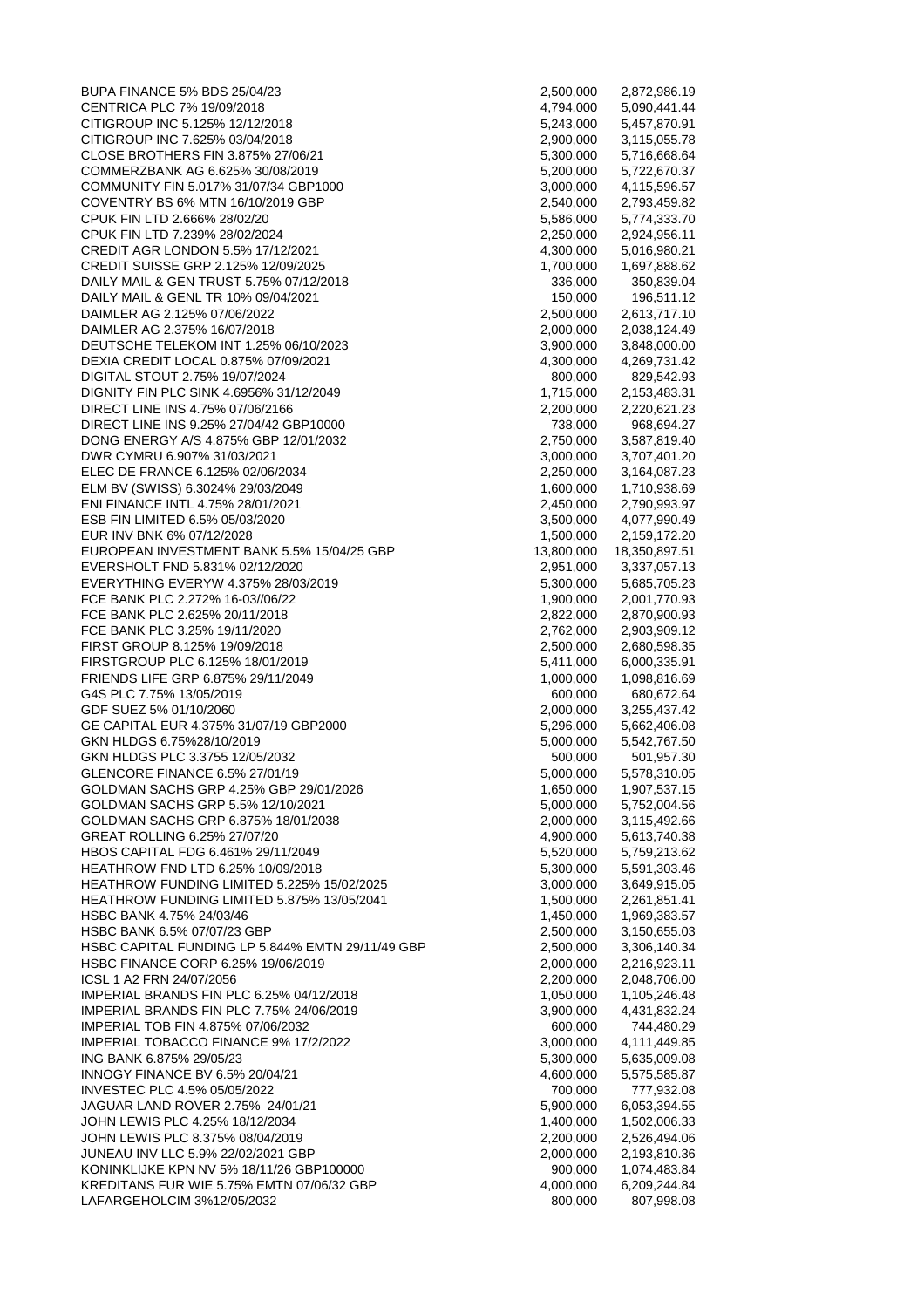LAND SEC CM PLC 2.75% 22/09/2057 LAND SECURITIES CM PLC 2.399% 08/02/2029 LEGAL & GENERAL FIN 5.875% 05/04/2023 LIBERTY LIVING 3.375% 28/11/2029 LONDON STOCK EXCH 4.75% 02/11/2021 LONDON STOCK EXCH 9.125% 18/10/2019 MARKS & SPENCER PLC 6.125% 02/12/2019 MARTLET HOMES 3% 09/05/2052 MEADOWHALL 4.986% 12/01/2032 MEADOWHALL 4.988% 12/01/2032 MERRILL LYNCH 5,5% 22/11/21 MET LIFE GLOBAL 2.625% 05/12/2022 MORGAN STANLEY 2.625% 09/03/2027 MOTABILITY OPERATIONS 3.75% 16/07/2026 MUNICH RE 6.625% 26/05/2042 NATIONAL EXPRESS GROUP 2.5% 2023 NATIONAL EXPRESS GRP 6.625% 17/06/2020 NATIONAL GRID GAS 2.625% 22/09/2038 NATIONAL GRID NA INC 1.875% 06/08/2018 NATL AUST BANK 1.875% 20/02/20 NATL WESTMINSTER 6.5% 07/09/2021 NATS 5.25% 31/03/26 NEXT PLC 5.375% 26/10/2021 NORTHUMBRIAN WATER 1.625% 11/10/2026 ORANGE SA 5.75% 29/10/2049 PGH CAPITAL PLC 4.125%20/07/2022 PGH CAPITAL PLC 5.75% 07/07/21 PLACES FOR PEOPLE 3.625% 20/11/2028 PORTERBROOK RAIL 5.5% 20/01/2019 POSTNL NV 7.5% 14/08/2018 PROVIDENT FINL 8% BDS 23/10/2019 GBP PRUDENTIAL 11.375% 29/05/2039 PRUDENTIAL PLC 5% 20/07/2055 RABOBANK NEDERLAND 4.625% 13/01/2021 RAC BOND CO 4.875% 06/05/2026 ROLLS-ROYCE PLC 6.75% 30/04/2019 ROYAL BANK OF SCOTLAND 5.125% 01/24 GBP RWE FIN BV 4.75% MTN 31/01/2034 RWE FIN BV 6.25% 03/06/2030 SCOTTISH POWER 6.75% 29/05/2023 SEGRO PLC 2.875% 11/10/2037 SEGRO PLC 5.625% 07/12/20 SEVERN TRENT FI 3.625% 16/01/26 GBP1000 SEVERN TRENT FIN 6% SNR MTN 22/08/18 SKY PLC 2.875% 24/11/2020 SOCIETE GENERALE 5% 20/12/2018 SOUTHERN GAS NET 2.5% 03/02/2025 SP MANWEB PLC 4.875% 20/09/27 GBP1000 SSE PLC 3.875% 29/12/2049 STAGECOACH GRP PLC 4% 29/09/2025 STANDARD CHARTERED 5.375% 29/09/2049 STH GAS NET 4.875% 05/10/2023 STH WTR SRVCS FIN 5% EMNT 31/03/21 GBP SVENSKA HANDELSBK 4% 18/01/2019 SWEDBANK AG 1.625% 15/04/2019 TELEFONICA EMIS 5.597%12/03/20 GBP1000 TELEREAL 4.0902% 10/12/33 TESCO PROPERTY 5.744% 13/04/2040 GBP THAMES WATER KEMB 7.75% 01/04/2019 THAMES WATER UTIL 2.625% 24/01/2032 THFC FUNDING 5.2% 11/10/2045 GBP THPA FINANCE 7.127% 15/03/2024 TP ICAP 5.25% 26/01/2024 TRANSPORT FOR LONDON 2.25% 09/08/22 GBP1000 TULLET PREBON 5.25% 11/06/2019 UBS AG LONDON 6.625% 11/04/2018 UNI OF OXFORD 2.544% 08/12/2017 UNIQUE PUB FIN CO 6.542% 30/03/2021 UNITE (USAF) PLC 3.374% 30/06/23 GBP VERIZON 3.375% 27/10/36 VICINITY CENTRES 3.375% 07/04/2026

| 2,700,000              | 2,823,208.42                 |
|------------------------|------------------------------|
| 1,700,000              | 1,765,854.81                 |
| 600,000                | 866,381.72                   |
| 1,900,000              | 1,950,544.10                 |
| 879,000                | 990,382.50                   |
| 2,500,000              | 2,902,579.56                 |
| 5,100,000<br>1,600,000 | 5,580,036.01<br>1,581,869.92 |
| 2,005,000              | 1,951,246.41                 |
| 750,000                | 700,330.16                   |
| 5,000,000              | 5,739,184.07                 |
| 1,700,000              | 1,792,977.76                 |
| 1,800,000              | 1,879,872.57                 |
| 2,300,000              | 2,674,755.18                 |
| 2,000,000              | 2,478,013.89                 |
| 1,300,000              | 1,322,226.07                 |
| 4,000,000              | 4,637,070.21                 |
| 2,400,000              | 2,323,937.36                 |
| 1,415,000              | 1,433,374.64                 |
| 2,500,000              | 2,582,890.53                 |
| 5,000,000              | 5,910,139.89                 |
| 3,000,000              | 2,396,214.90                 |
| 5,000,000              | 5,719,167.40<br>1,253,500.65 |
| 1,300,000<br>1,300,000 | 1,506,419.70                 |
| 3,500,000              | 3,796,106.81                 |
| 5,000,000              | 5,732,781.25                 |
| 2,900,000              | 2,942,549.92                 |
| 503,000                | 535,445.73                   |
| 2,380,000              | 2,541,508.07                 |
| 6,500,000              | 6,247,402.78                 |
| 3,000,000              | 3,445,576.95                 |
| 3,500,000              | 4,033,715.73                 |
| 5,137,000              | 5,899,777.59                 |
| 2,400,000              | 2,658,369.05                 |
| 5,000,000              | 5,604,474.79                 |
| 1,500,000              | 1,893,058.96                 |
| 900,000                | 1,148,651.52                 |
| 2,000,000<br>1,500,000 | 2,806,176.40<br>1,937,212.05 |
| 2,000,000              | 2,020,618.73                 |
| 479,000                | 539,057.01                   |
| 3,000,000              | 3,431,427.27                 |
| 4,800,000              | 5,082,988.00                 |
| 1,800,000              | 1,889,828.34                 |
| 895,000                | 932,517.77                   |
| 600,000                | 635,304.62                   |
| 2,000,000              | 2,483,707.13                 |
| 1,800,000              | 1,891,442.61                 |
| 1,400,000              | 1,534,721.46                 |
| 1,100,000              | 1,200,204.19<br>2,951,894.54 |
| 2,500,000<br>2,500,000 | 2,886,821.00                 |
| 600,000                | 642,240.96                   |
| 2,800,000              | 2,859,573.13                 |
| 5,000,000              | 5,690,105.82                 |
| 2,500,000              | 2,649,655.58                 |
| 1,500,000              | 1,754,817.01                 |
| 2,150,000              | 2,361,987.03                 |
| 1,600,000              | 1,617,220.92                 |
| 1,000,000              | 1,391,816.91                 |
| 1,041,000              | 688,950.12                   |
| 2,800,000              | 3,031,142.88                 |
| 3,000,000              | 3,173,471.70                 |
| 1,687,000              | 1,763,563.85                 |
| 2,730,000              | 2,904,558.10                 |
| 2,800,000<br>4,900,000 | 2,969,940.88<br>2,585,549.80 |
| 1,300,000              | 1,397,000.02                 |
| 1,800,000              | 1,821,613.05                 |
| 1,900,000              | 2,091,087.28                 |